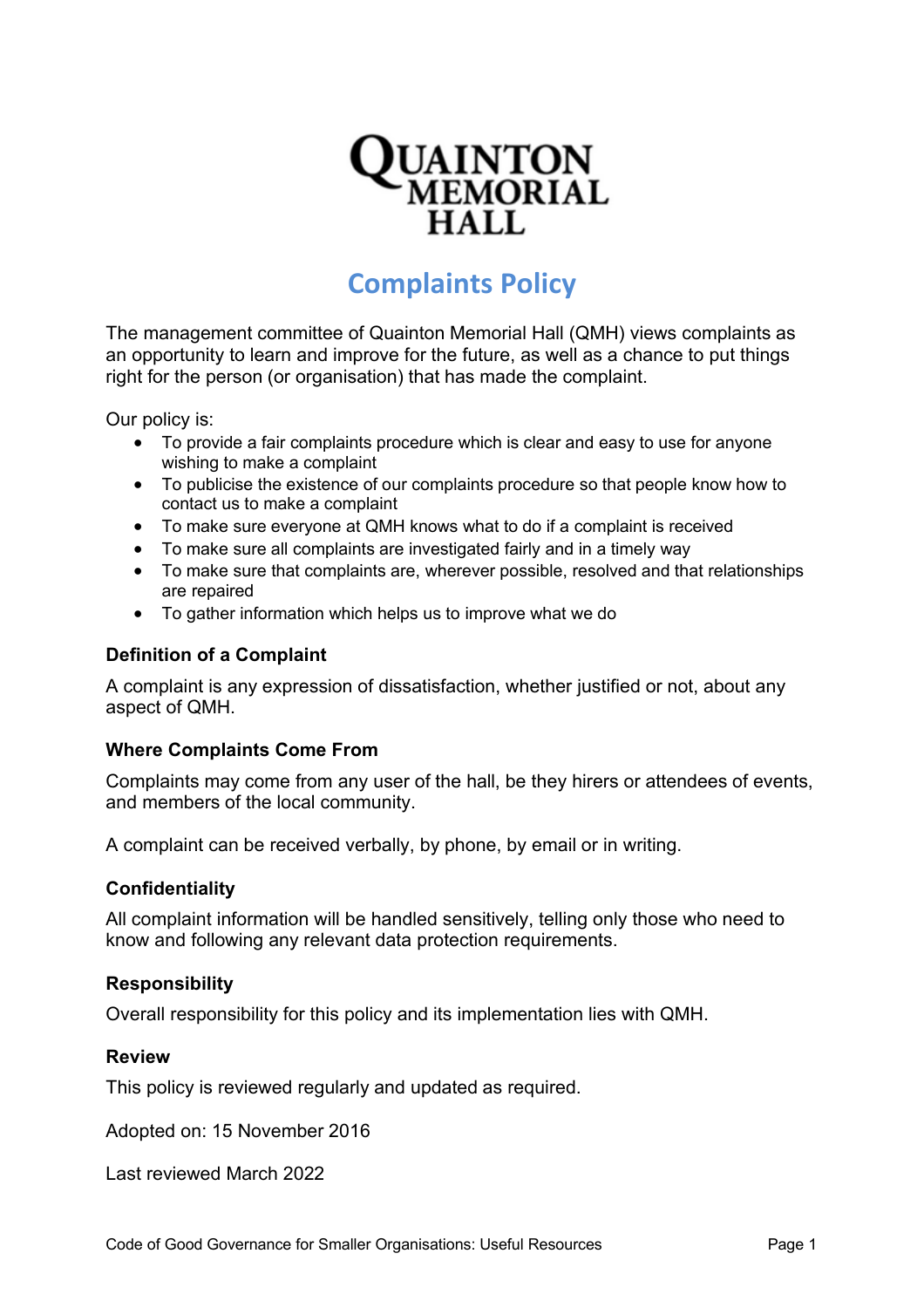## Next review due: March 2023

# Table of amendments

| Date              | Amendment          |
|-------------------|--------------------|
| 28 November 2017  | No amends required |
| 20 November 2018  | No amends required |
| 19 November 20109 | No amends required |
| 16 March 2021     | No amends required |
| 12 March 2022     | No amends required |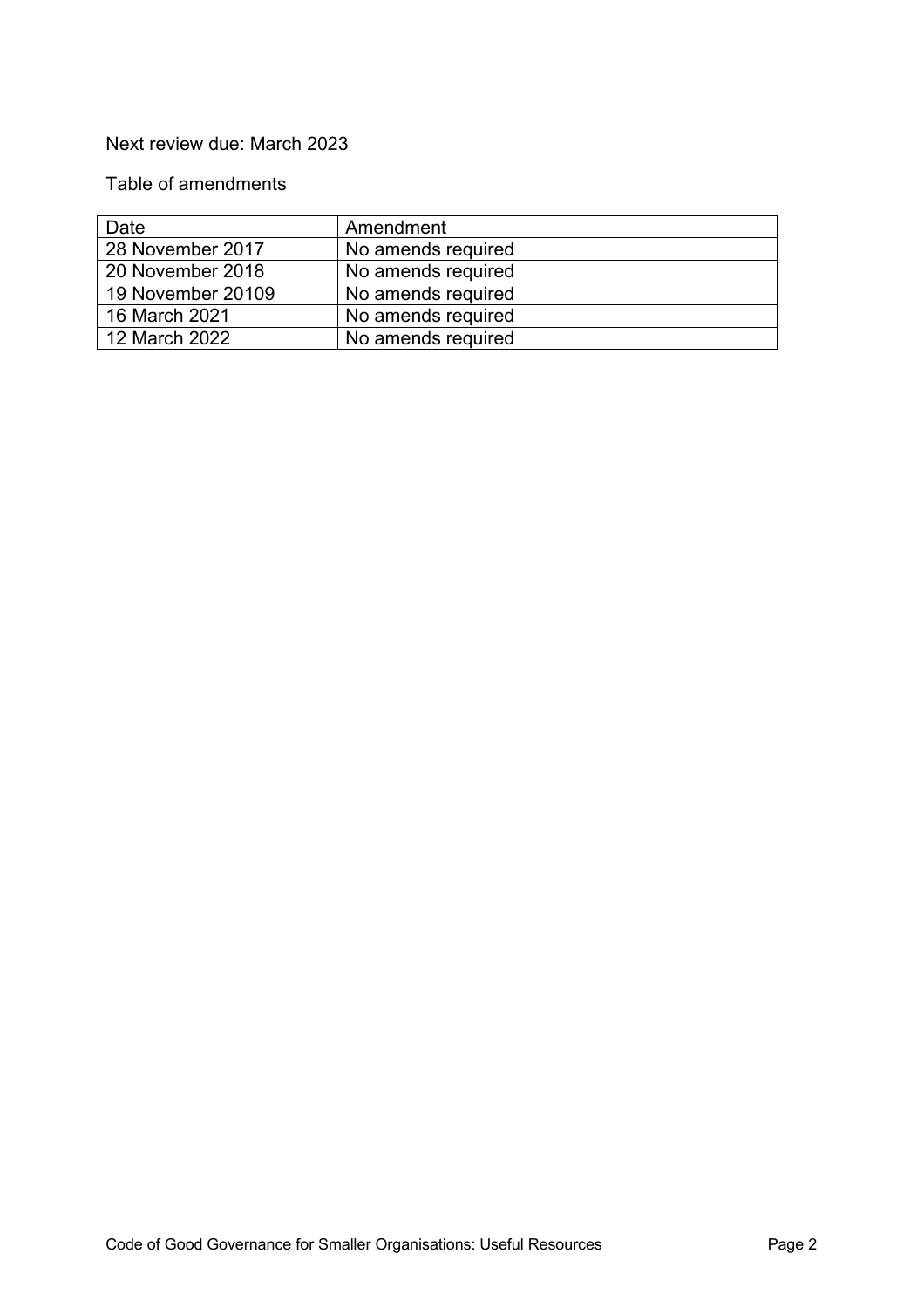# **Complaints Procedure**

## **Publicised Contact Details for Complaints:**

Written complaints may be sent to Quainton Memorial Hall (QMH) at Station Road, Quainton, Bucks, HP22 4BW or by e-mail at quaintonmemorialhall@gmail.com.

Verbal complaints may be made by phone to the Chair (Kath Heirons - 01296 651 886) or in person to any of the Hall Management Committee.

## **Receiving Complaints**

Complaints may arrive through channels publicised for that purpose or through any other contact details or opportunities the complainant may have.

Complaints received by telephone or in person need to be recorded.

- The person who receives a telephone or in person complaint should:
	- Write down the facts of the complaint
	- Take the complainant's name, address and telephone number
	- Note down the relationship of the complainant to QMH (for example: hirer, event attendee, member)
	- Tell the complainant that we have a complaints procedure
	- Tell the complainant what will happen next and how long it will take
	- Where appropriate, ask the complainant to send a written account by post or by email so that the complaint is recorded in the complainant's own words.

For further guidelines about handling verbal complaints, see **Appendix 1**

#### **Resolving Complaints**

#### *Stage One*

In many cases, a complaint is best resolved by the person responsible for the issue being complained about. If the complaint has been received by that person, they may be able to resolve it swiftly and should do so if possible and appropriate.

Whether or not the complaint has been resolved, the complaint information should be passed to Melanie Curtis (Hall Secretary) within one week of being raised.

On receiving the complaint, the Hall Secretary records it in the complaints log. If it has not already been resolved, an appropriate person will be appointed to investigate it and to take appropriate action. An acknowledgment will be issued by the Hall Secretary within a week of being passed the complaint.

The acknowledgement must say who is dealing with the complaint and when the person complaining can expect a reply. A copy of this complaints procedure must be attached.

If the complaint relates to a specific person, they should be informed and given a fair opportunity to respond.

Ideally complainants should receive a definitive reply within four weeks of raising the complaint. If this is not possible because for example, an investigation has not been fully completed, a progress report should be sent with an indication of when a full reply will be given.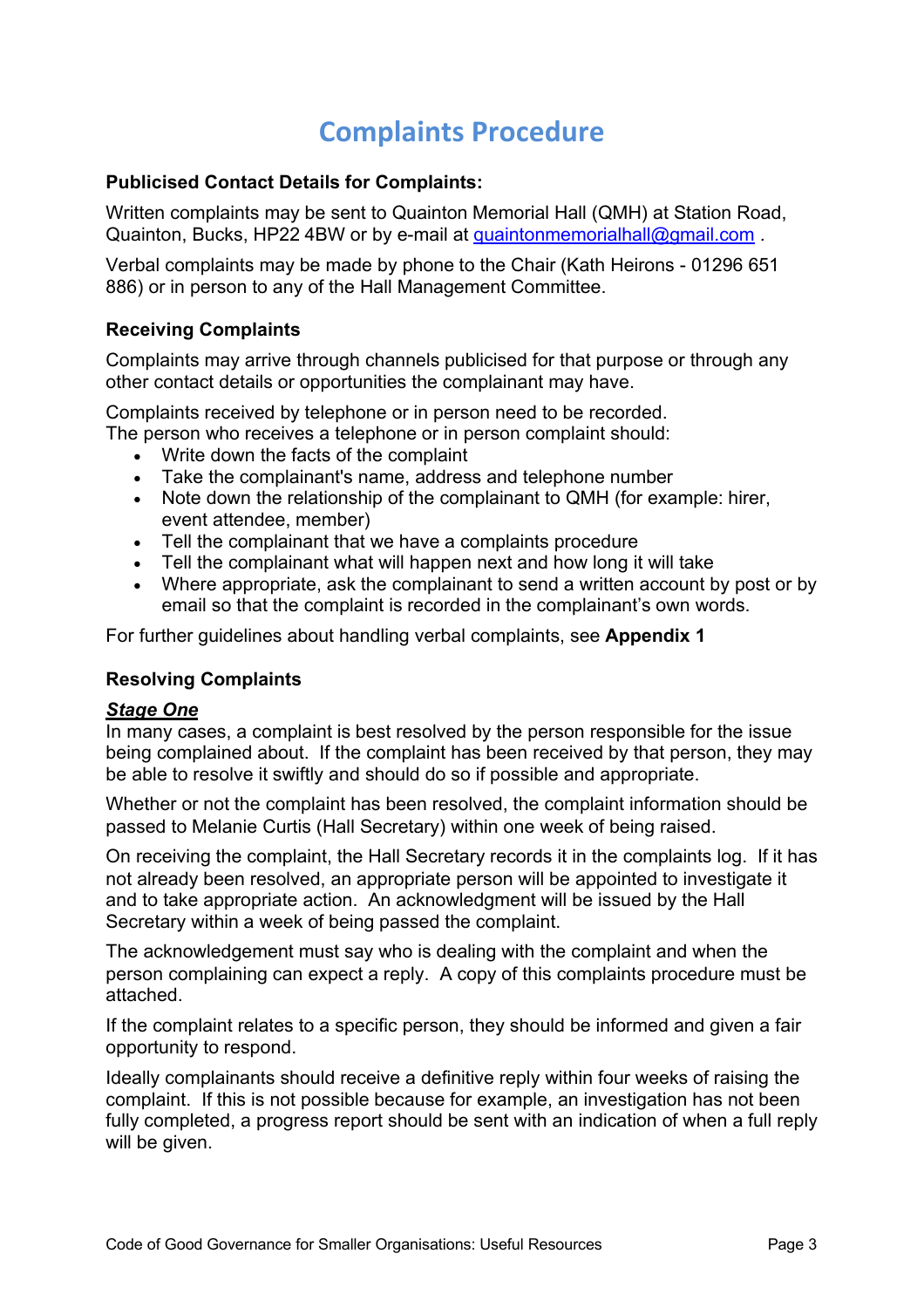Whether the complaint is justified or not, the reply to the complainant should describe the action taken to investigate the complaint, the conclusions from the investigation, and any action taken as a result of the complaint.

## *External Stage*

The complainant can complain to the Charity Commission at any stage.

Information about the kind of complaints the Commission can involve itself in can be found on their website at: <www.charitycommission.gov.uk/publications/cc47.aspx>

## **Variation of the Complaints Procedure**

The Board may vary the procedure for good reason. This may be necessary to avoid a conflict of interest, for example, a complaint about an individual should not also have that individual leading the complaint investigation.

## **Monitoring and Learning from Complaints**

Complaints are reviewed annually to identify any trends which may indicate a need to take further action.